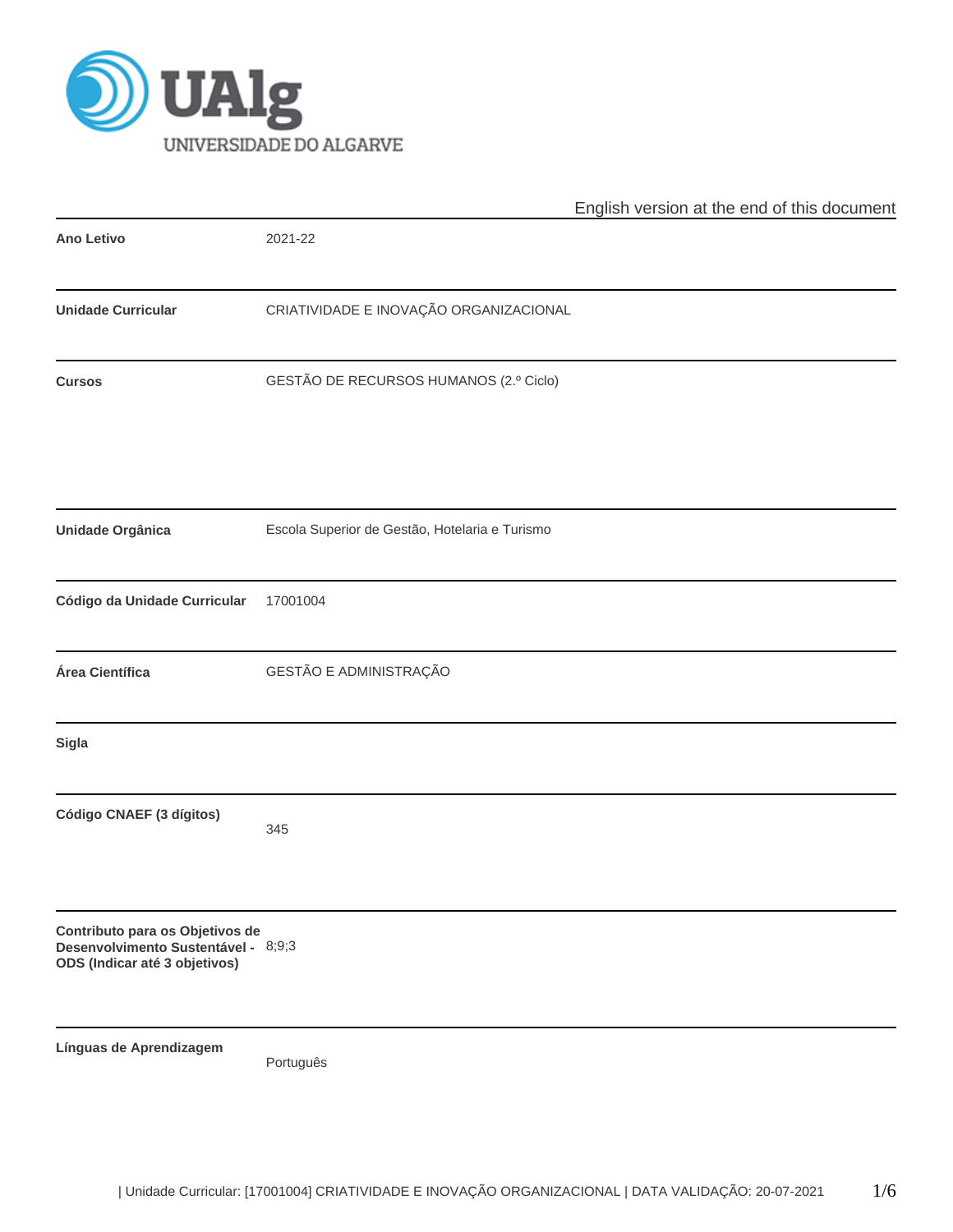

**Modalidade de ensino**

Presencial e/ou a distância

**Docente Responsável** Ana Suzete Dias Semedo

| <b>DOCENTE</b>         | <b>TIPO DE AULA</b> | <b>TURMAS</b> | <b>TOTAL HORAS DE CONTACTO (*)</b> |
|------------------------|---------------------|---------------|------------------------------------|
| Ana Suzete Dias Semedo | חד ּיד∩             | TD1 · NT1     | פ⊤∩ר ?                             |

\* Para turmas lecionadas conjuntamente, apenas é contabilizada a carga horária de uma delas.

| <b>ANO</b> | <b>PERIODO DE FUNCIONAMENTO*</b> | <b>HORAS DE CONTACTO</b> | <b>HORAS TOTAIS DE TRABALHO</b> | <b>ECTS</b> |
|------------|----------------------------------|--------------------------|---------------------------------|-------------|
| $-40$      | r o<br>ےت                        | 30TP: 5OT                | 140                             |             |

\* A-Anual;S-Semestral;Q-Quadrimestral;T-Trimestral

# **Precedências**

Sem precedências

# **Conhecimentos Prévios recomendados**

Não necessita

# **Objetivos de aprendizagem (conhecimentos, aptidões e competências)**

Identificar a organização como um conjunto de interações que têm lugar através do processo de comunicação. Proporcionar a mudança organizacional, fomentando o espírito crítico e a reflexão ativa através da realização de projetos de investigação ação, que possibilitam a articulação entre os modelos teóricos e a prática organizacional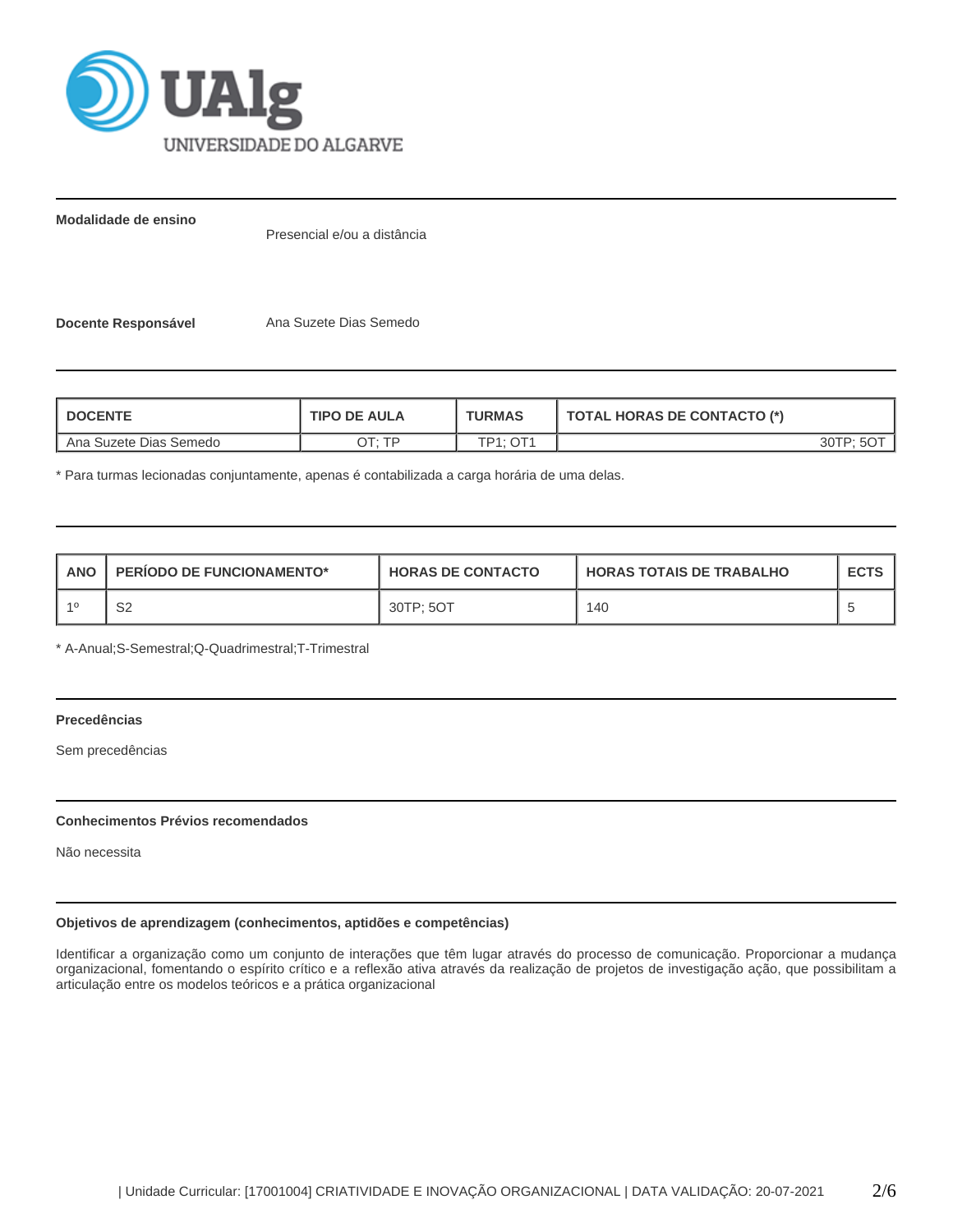

#### **Conteúdos programáticos**

Da criatividade à Inovação: delimitação dos conceitos

- 1. A Pessoa como Entidade Criativa
- 2. O Produto Criativo
- 3. O Processo Criativo
- 4. Diversidade Organizacional
- 5. A Inovação e os tipos de Inovação
- 6. Cultura e Gestão da Inovação
- 7. Liderança e Inovação

#### **Metodologias de ensino (avaliação incluída)**

As aulas terão uma dupla componente: - Teórico-prática: em que o método expositivo será complementado pelo debate e o método participativo, com exercícios de dinâmica de grupos

- A unidade curricular funcionará no regime de avaliação estabelecido para os Mestrados da ESGHT, de acordo com as Normas de Funcionamento e Regime de Avaliação dos Cursos de Mestrado.

- A avaliação compreende uma componente distribuida composta por um trabalho de grupo (60%) e um trabalho individual (40%).

- Exame de epoca normal, exame de recurso e de melhoria- 100%

#### **Bibliografia principal**

Amabile, T. M. (1983). The social psychology of creativity. New York: Springer-Verlag.

Basadur, M. S. (1999). Simplex: A flight to creativity. Bufallo: Creative Education Foundation. Castells, M. (2005). Sociedade em Rede. Lisboa: Gulbenkian

Rogers, E. M. (2003). *Diffusion of innovations (5th Ed.)*. New York: Free Press The

Scott, J. & Carrington, P. (2011). The Sage Handbook of Social Network Analysis. London: Sage Publications

Sousa, F. & Monteiro, I (2015). Colaborar para inovar. A inovação organizacional e social como resultado do processo de decisão. Lisboa: Sílabo.

Sousa, F. & Monteiro, I. (2010). Liderança de Equipas na resolução de problemas c omplexos, um guia para a inovação organizacional. Lisboa; Edições Sílabo

West, M. A. & Farr, J. L. (1990). Innovation and creativity at work, psychological and organizational strategies. Chichester: John Wiley & Sons.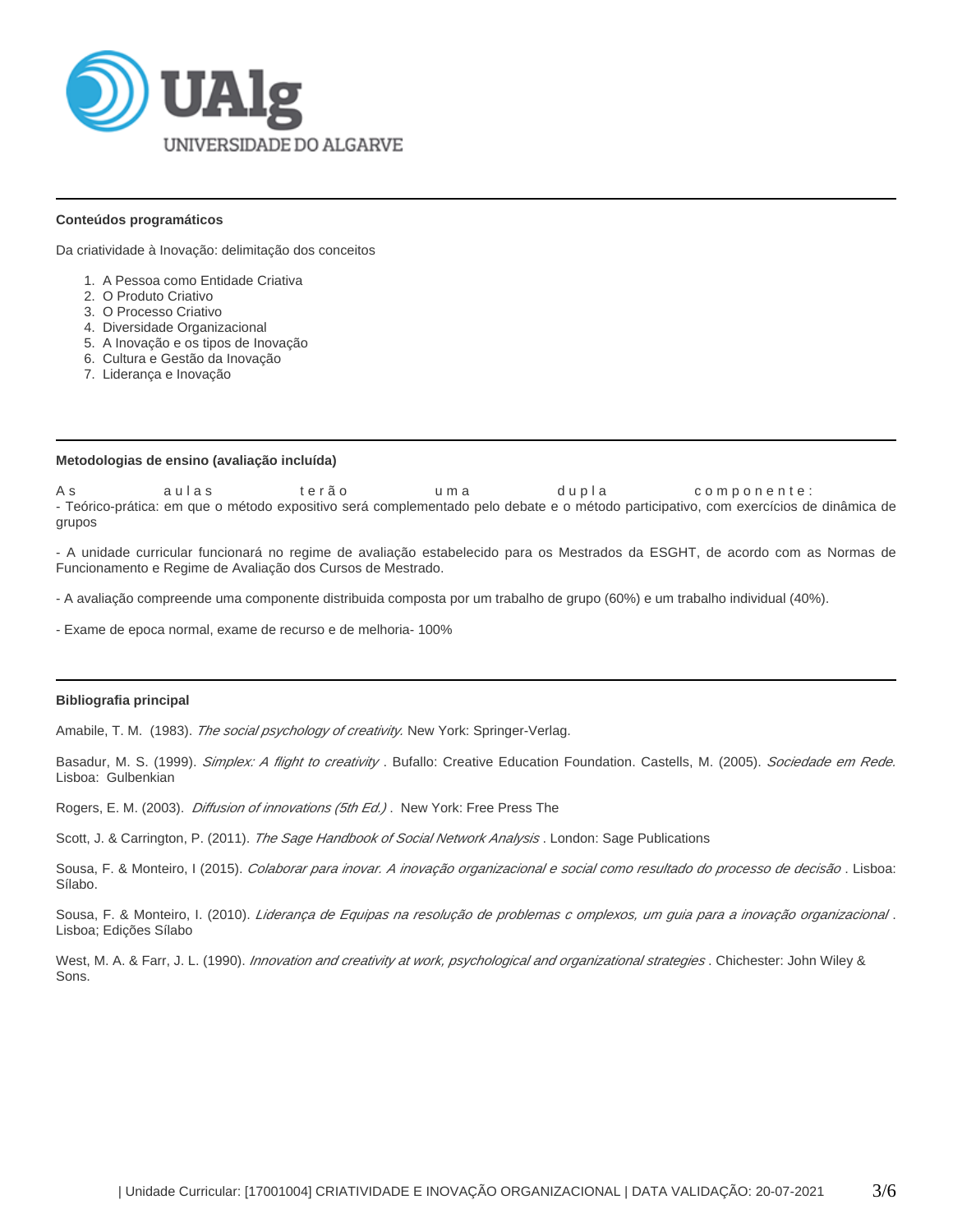

| <b>Academic Year</b>                                                                                   | 2021-22                                       |
|--------------------------------------------------------------------------------------------------------|-----------------------------------------------|
| <b>Course unit</b>                                                                                     | CREATIVITY AND INNOVATION                     |
| <b>Courses</b>                                                                                         | HUMAN RESOURCES MANAGEMENT<br>Common Branch   |
| <b>Faculty / School</b>                                                                                | SCHOOL OF MANAGEMENT, HOSPITALITY AND TOURISM |
| <b>Main Scientific Area</b>                                                                            |                                               |
| Acronym                                                                                                |                                               |
| <b>CNAEF</b> code (3 digits)                                                                           | 345                                           |
| <b>Contribution to Sustainable</b><br><b>Development Goals - SGD</b><br>(Designate up to 3 objectives) | 8;9;3                                         |
| Language of instruction                                                                                | Portuguese                                    |
| <b>Teaching/Learning modality</b>                                                                      | Classroom-based and/or distance learning      |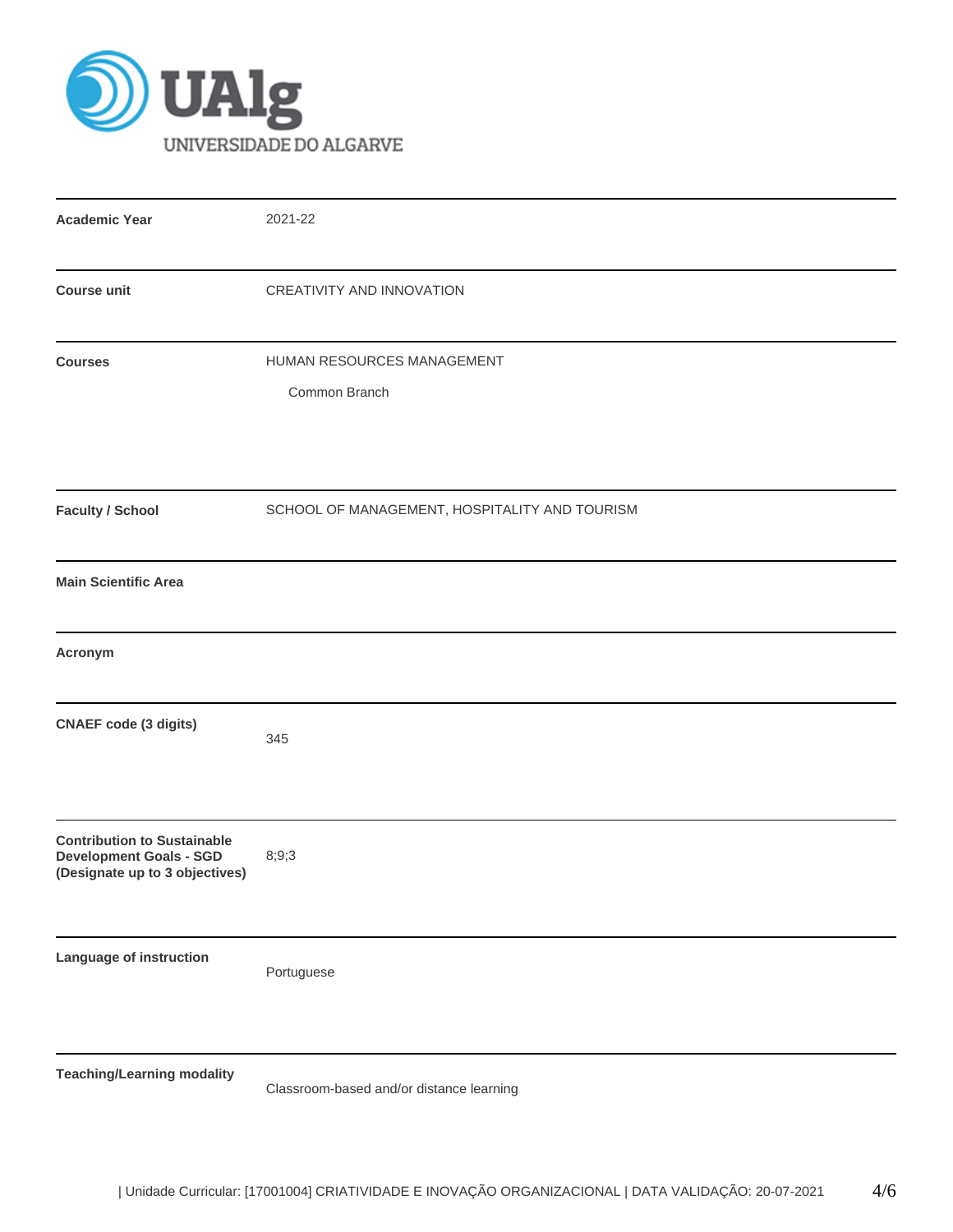

**Coordinating teacher** Ana Suzete Dias Semedo

| Teaching staff         | туре  | <b>Classes</b> | Hours (*)     |  |
|------------------------|-------|----------------|---------------|--|
| Ana Suzete Dias Semedo | חד∙⊤ר | TD1. NT1       | פד∩נ∙<br>ບບ ເ |  |

\* For classes taught jointly, it is only accounted the workload of one.

| Con<br><br>hours | TD  | n  | $\mathbf{r}$ |   |         |     | otal       |
|------------------|-----|----|--------------|---|---------|-----|------------|
|                  | . . | IЮ | -lic<br>Ш    | Ш | ۱۱<br>⋯ | IІC | $\sqrt{1}$ |

T - Theoretical; TP - Theoretical and practical ; PL - Practical and laboratorial; TC - Field Work; S - Seminar; E - Training; OT - Tutorial; O - Other

# **Pre-requisites**

no pre-requisites

# **Prior knowledge and skills**

No previous knowledge or skills

# **The students intended learning outcomes (knowledge, skills and competences)**

- Identify the organization as a set of interactions taking place through the communication process:

- Promote organizational change, fostering critical thinking and active reflection by conducting action research projects, which enable the link between theoretical models and organizational practice:

- Encourage reflection on the work processes for continuous improvement and effective involvement of all stakeholders: - Develop individual creativity and provide a set of tools helping to establish a climate favouring the expression of individual creativity and the involvement of stakeholders in projects, that enable the alignment between individual needs and organizational goals and thus foster productivity, cohesion and commitment to the organization:

- Develop teamwork skills, and acquire skills to solve problems.